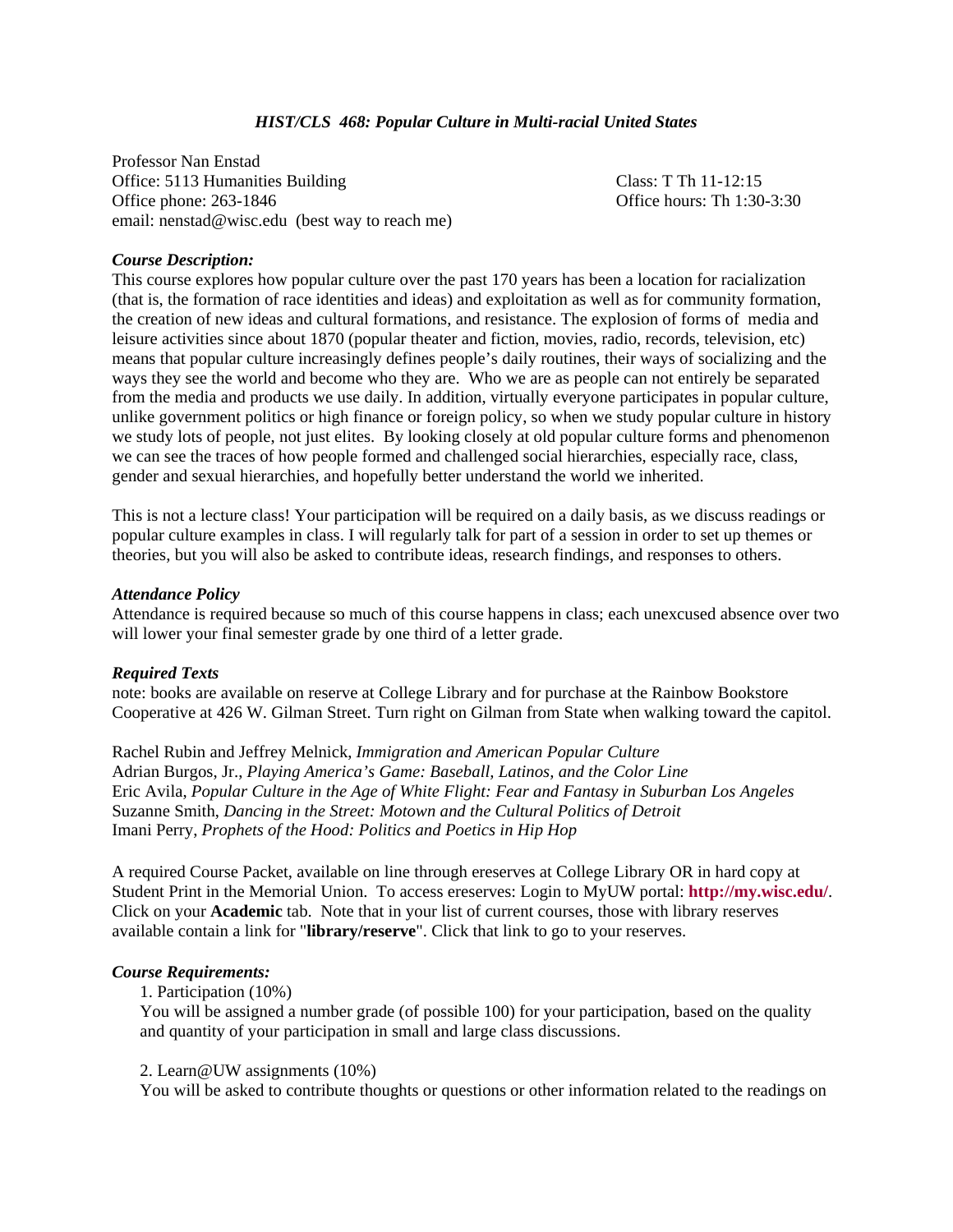Learn@UW on a weekly basis. You will receive the assignments via the email list. You must complete all of these brief assignments in order to receive full credit. At least one of the assignments will require you to participate in a small-group blog; this assignment will be graded on a point system. Total number of possible points for all assignments is 100.

3. Position Paper (15%)

This paper will ask you to take a position on a question emerging from Unit 1. 4 pages.

4. Exam I (in class) (20%)

This in-class exam will consist of identifications, short answers, and a short essay. Covers everything in Unit 2, except for Avila. You will receive a study sheet in advance, and will be allowed to bring in one 3x5" index card with notes.

5. Exam II (take home) (20%) This take-home exam will consist of identifications and an essay. Covers everything in Unit 3 and in Unit 4 through 11/13.

6. Final Paper (25%)

This final paper will be written in response to a question I provide. You will draw upon three sources in order to discuss the question: some aspect of rap; another popular culture form we have discussed in the class; and a popular culture form that you find interesting that we have not discussed in class. You will receive the question and more detailed parameters near the end of the semester. 8 pages.

*Course Schedule* (note: compete readings before class. Please bring relevant readings to class.)

# *Unit One: Foundations-- Race as Performance*

Week 1: *How is Race Performance?*  T 9/4 Introductions Th 9/6 Handout—Obadike; Kelley.

Week 2: *Love and Theft: Racialization in the era of Commercialized Recreation*  T 9/11 Roediger, "White Skins, Black Masks" Packet Th 9/13 Sotiropoulos "Vaudeville Stages and Black Bohemia" and "Coda: Hokum Redux" Packet

Week 3: *Occupying Contradictions and Contradictory Occupations*  T 9/18 Kasson, "American Indian Performers in the Wild West" Packet Th 9/20 Garcia, "Just Put on that Padua Hills Smile" Packet

*Unit Two: The Black/White Binary in a Multiracial Society*  Week 4: *"America" and Sports as a Technology of Belonging*  T 9/25 **DUE: POSITION PAPER.** no new reading Th 9/27 Burgos, *Playing America's Game* pp. 17-67

Week 5: *Sports and Segregation's Contradictions*  T 10/2 Burgos *Playing America's Game* pp. 71-176 Th 10/4 Streible, "Race and the Reception of Jack Johnson Films" Packet España-Maram, "From the 'Living Doll' to the 'Bolo Puncher': Prizefighting…" Packet

## Week 6: *The Cultural Imaginary of Immigration Before WWII*

T 10/9 Beltrán, "Dolores Del Rio, the 1st 'Latin Invasion,' & Hollywood's Transition to Sound" Packet; Lim, "'I Protest: Anna May Wong and the Performance of Modernity" Packet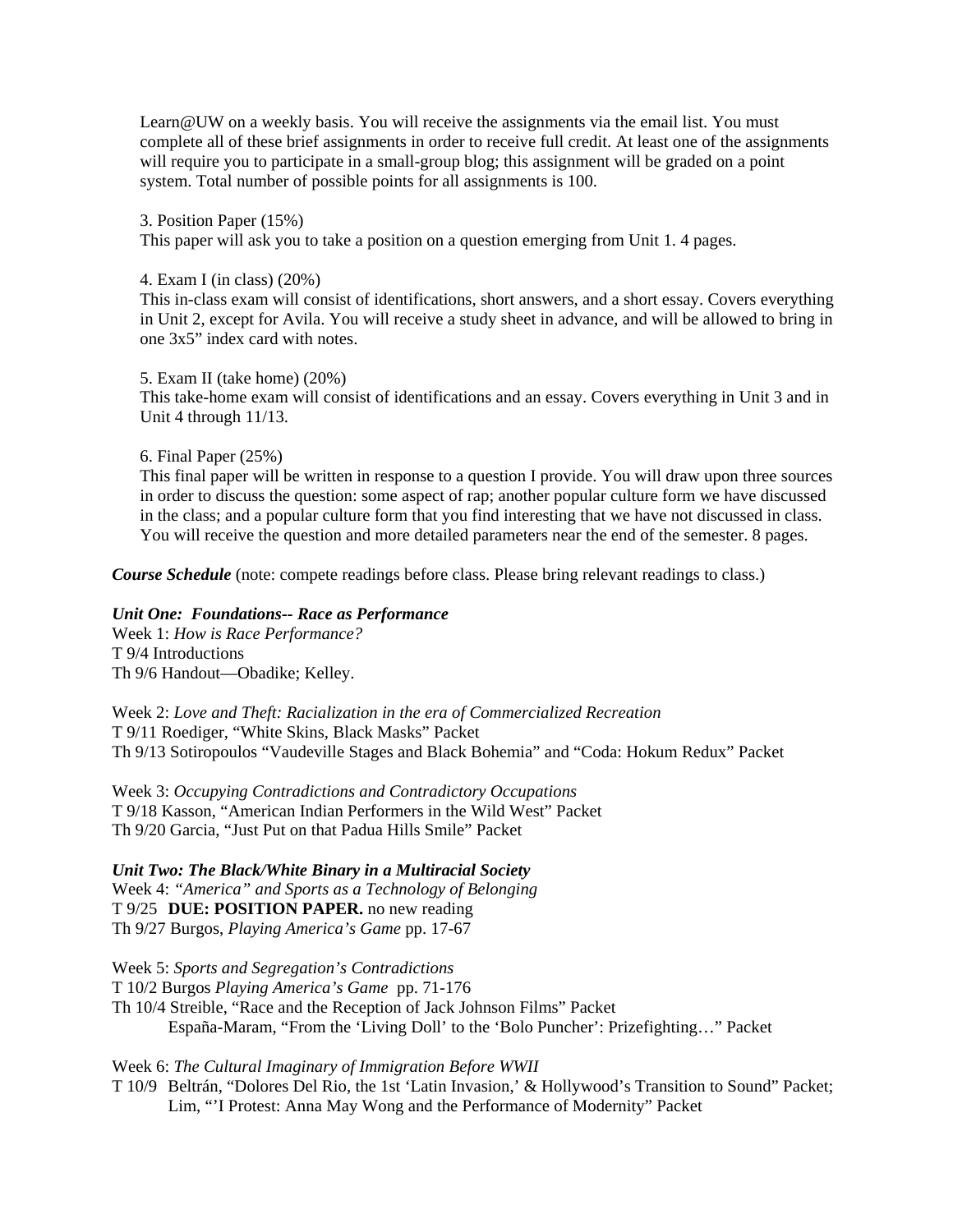Th 10/11 Rubin and Melnick, "Hollywood, 1930: Jewish Gangster Masquerade" *Immigration* pp. 17-48

Week 7: *War and Postwar Shifts in the Stakes of Racialization*  T 10/16 Rubin and Melnick, "Los Angeles, 1943: Zoot Suit Style..." *Immigration* pp. 49-87 Th 10/18 Avila, *Popular Culture in the Age of White Flight,* pp. 1-64

*Unit Three: Suburbanization, "Integration" and the New Geography of Race*  Week 8 *How did Suburbanization affect Racialization?* T 10/23 **IN-CLASS EXAM**. no new reading Th 10/25 Avila, *Popular Culture in the Age of White Flight,* pp. 65-105

Week 9: *Is This What Integration Looks Like?*

T 10/30 Avila, *Popular Culture in the Age of White Flight* pp. 106-242 Th 11/1 Burgos, *Playing America's Game*, pp. 179-226.

Week 10: *"Integration" vs. Multiracial Spaces* 

T 11/6 Rubin and Melnick, "Broadway, 1957: *West Side Story* & Nuyorican..." *Immigration* pp. 88-128 Garcia, "Memories of El Monte: Dance Halls and Youth Culture…"

*Unit Four: Culture Industries and the Marketing of Oppositional (?) Voices* Th 11/8 Smith, *Dancing in the Street,* pp. 54-138.

Week 11 *Social Movements and Consumer Markets*

T 11/13 Smith, *Dancing in the Street,* pp. 138-208 Rubin and Melnick, "Monteray, 1967: The Hippies Meet Ravi Shankar" *Immigration* pp. 129-175 Th 11/15 **DUE: TAKE HOME EXAM** no new reading.

Week 12: *Social Movements and "Authentic" Voice* 

T 11/20 Smith, *Dancing in the Street,* pp. 209-246

 Broyles-Gonzáles, "El Teatro Campesino & the Mexican Popular Performance..." Packet Th 11/22 Thanksgiving NO CLASS

Week 13: *Who is Speaking in Rap Music?* 

T 11/27 Rubin and Melnick, "South Bronx, 1977: Jamaican Migrants..." *Immigration* pp. 176-211 Chang, "The Culture Assassins" and "Becoming the Hip-Hop Generation" Packet. Th 11/29 Perry, *Prophets of the Hood,* pp. 1-57

Week 14: *Prophets and Profits*  T 12/4 Perry, *Prophets of the Hood,* pp. 102-154 Th 12/6 Perry, *Prophets of the Hood,* pp. 155-203

Week 15: *Global Circulations and Personal Identities* 

T 12/11 Rubin and Melnick, "Cyberspace, Y2K: Giant Robots, Asian Punks" *Immigration* pp. 212-247 Negrón-Muntaner, "Barbies Hair: Selling Out Puerto Rican Identity..." Packet.

Th 12/13 Last Class! No new reading.

Final Paper due NOON December 20 in my office (Humanities 5113) or mailbox ((Humanities #5002,  $5<sup>th</sup>$ floor, by elevator in corner nearest Memorial Library). You may turn your paper in earlier, but not later, than this date and time.